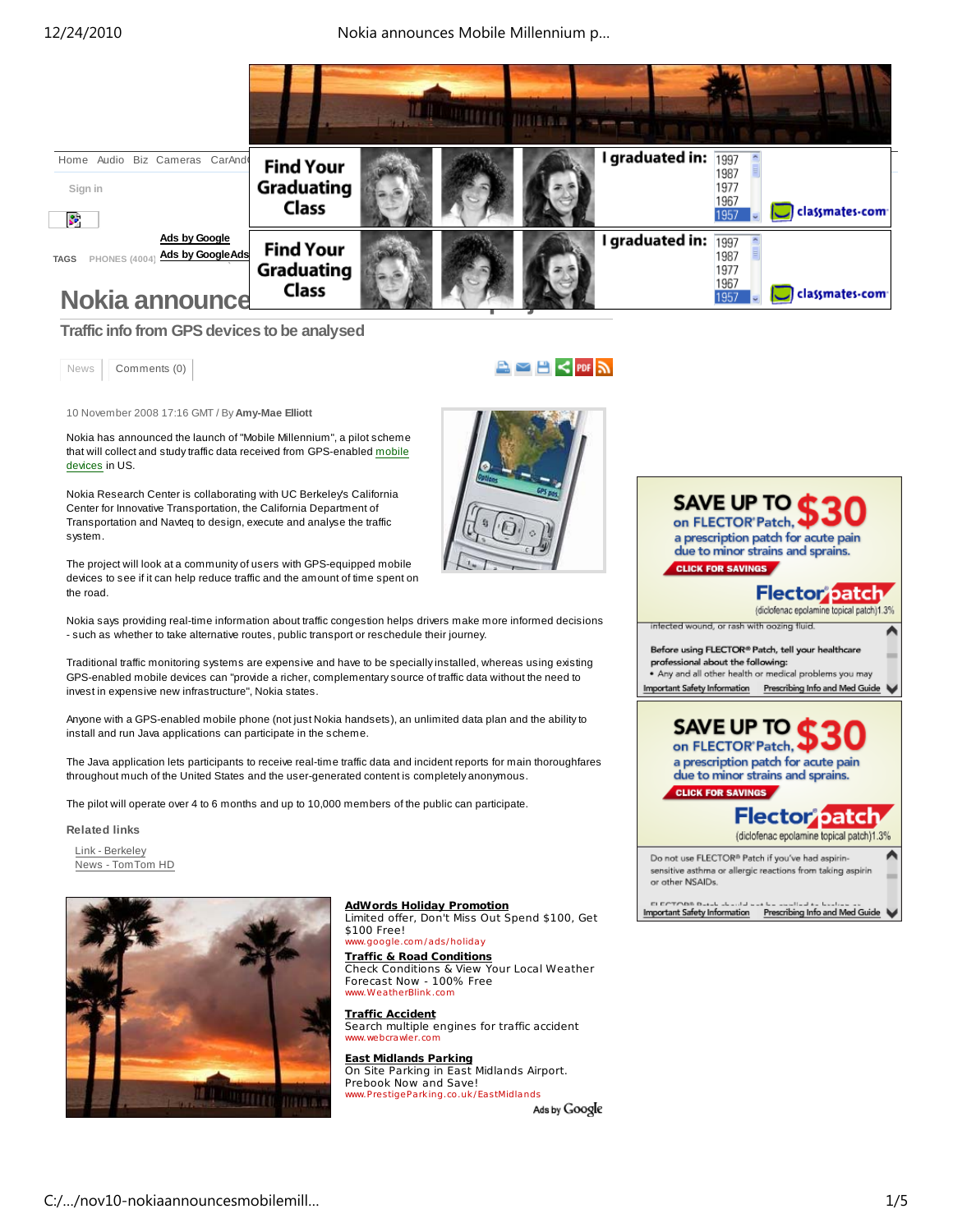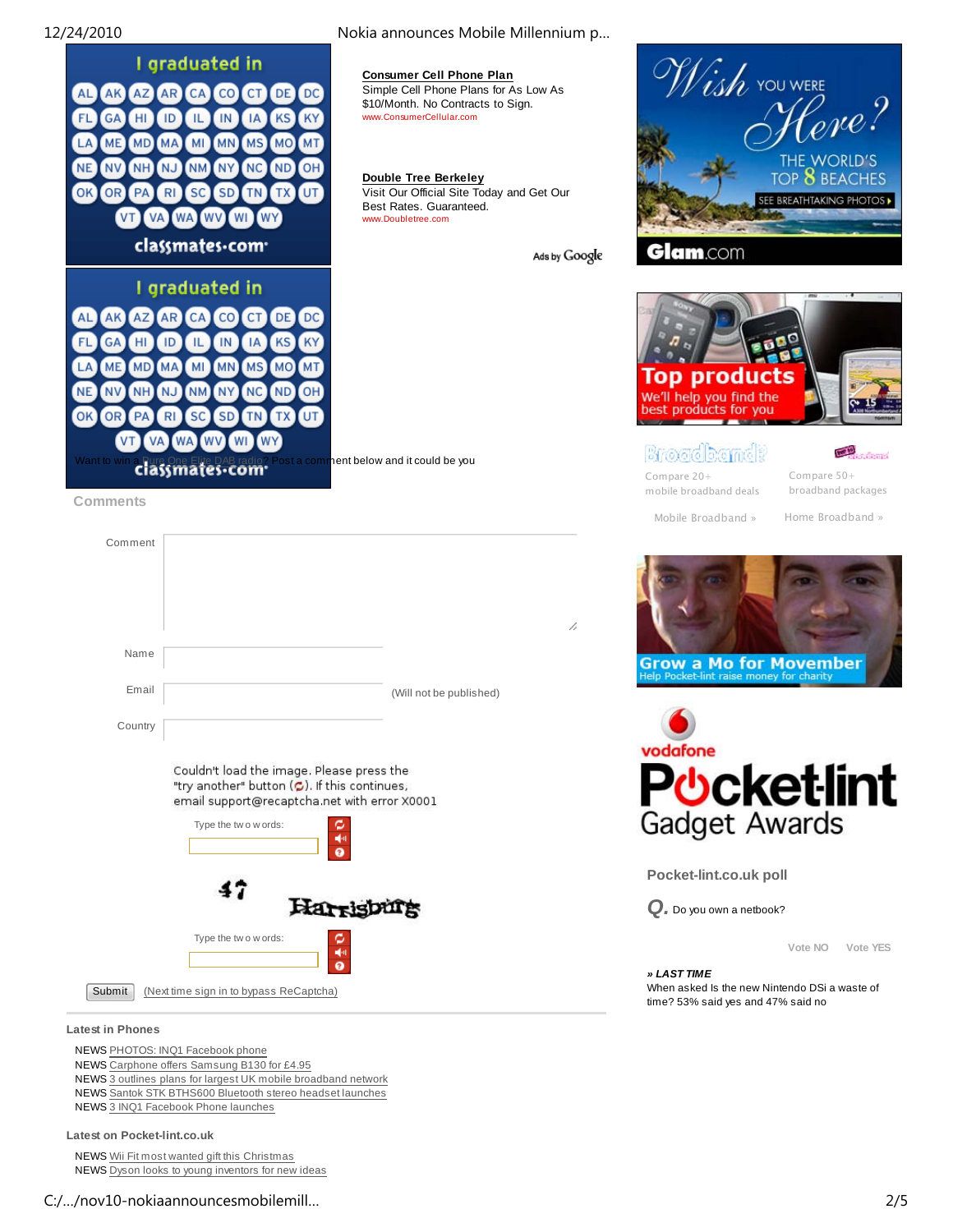# 12/24/2010 Nokia announces Mobile Millennium p…

NEWS Spam down by 75% as rogue server crashes NEWS Woman auctions her name on eBay NEWS US Military launches TroopTube



Ads by Google Nokia Traffic Watch A1 Travel BBC Travel **Ads by GoogleAds by Google** CDMA HandsetCDMA MobilesUnlock SamsungPink TV



# **Find Your Graduating Class**





# **Find Your Graduating Class**



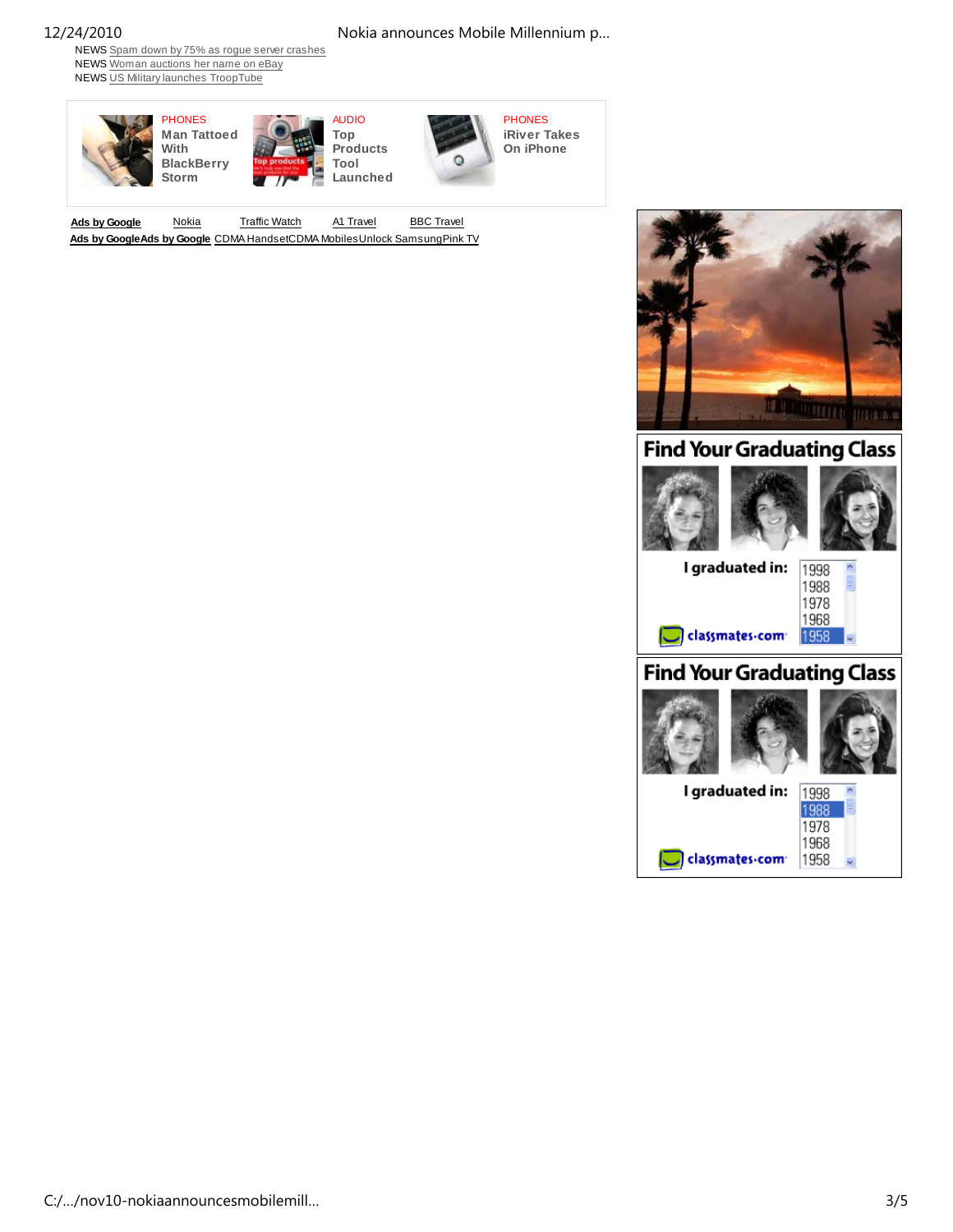

**Celulares Motorola** Check Out The Latest Cell Phones Available Online At Best Buy! www.BestBuy.com

**SparkPeople Mobile** Food tracker, cardio tracker, food look-up tool for your mobile device www.sparkpeople.com

**Cell Phone Accessories** Clearance Cell Phone Accessories! Free

S&H. Huge Sales on all models. www.CellPhoneShop.ne

Find Your Old School Here: